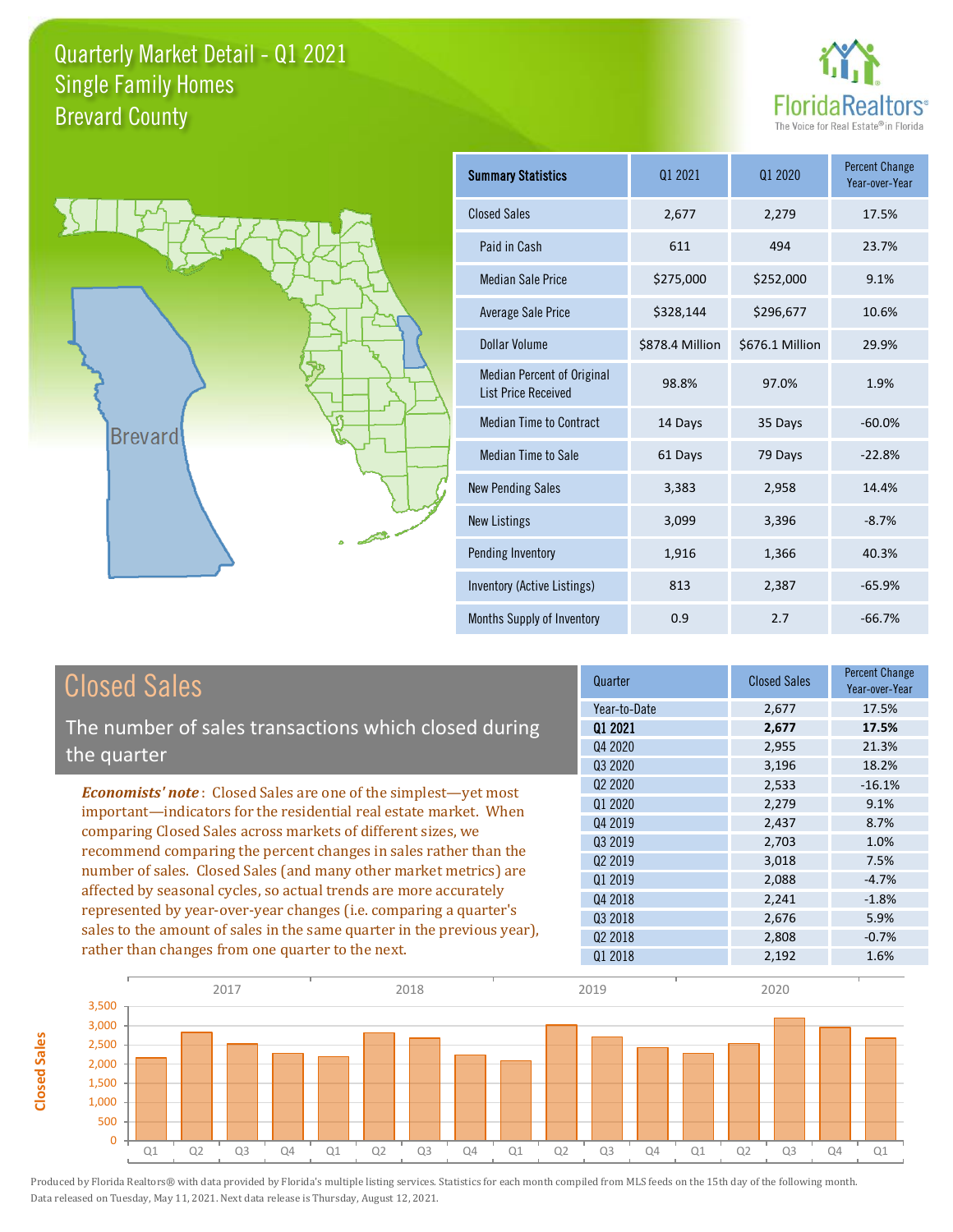

| Cash Sales                                                                     | Quarter             | <b>Cash Sales</b> | <b>Percent Change</b><br>Year-over-Year |
|--------------------------------------------------------------------------------|---------------------|-------------------|-----------------------------------------|
|                                                                                | Year-to-Date        | 611               | 23.7%                                   |
| The number of Closed Sales during the quarter in                               | 01 2021             | 611               | 23.7%                                   |
|                                                                                | Q4 2020             | 577               | 15.4%                                   |
| which buyers exclusively paid in cash                                          | 03 20 20            | 597               | 7.6%                                    |
|                                                                                | 02 2020             | 398               | $-35.0%$                                |
|                                                                                | 01 2020             | 494               | $-4.4%$                                 |
| <b>Economists' note:</b> Cash Sales can be a useful indicator of the extent to | Q4 2019             | 500               | $-8.3%$                                 |
| which investors are participating in the market. Why? Investors are            | 03 2019             | 555               | $-8.6%$                                 |
| far more likely to have the funds to purchase a home available up front,       | Q <sub>2</sub> 2019 | 612               | 5.7%                                    |
| whereas the typical homebuyer requires a mortgage or some other                | 01 2019             | 517               | $-7.2%$                                 |
| form of financing. There are, of course, many possible exceptions, so          | Q4 2018             | 545               | 0.9%                                    |
| this statistic should be interpreted with care.                                | Q3 2018             | 607               | 2.9%                                    |
|                                                                                | Q <sub>2</sub> 2018 | 579               | $-11.2%$                                |



## Cash Sales as a Percentage of Closed Sales

The percentage of Closed Sales during the quarter which were Cash Sales

*Economists' note* : This statistic is simply another way of viewing Cash Sales. The remaining percentages of Closed Sales (i.e. those not paid fully in cash) each quarter involved some sort of financing, such as mortgages, owner/seller financing, assumed loans, etc.



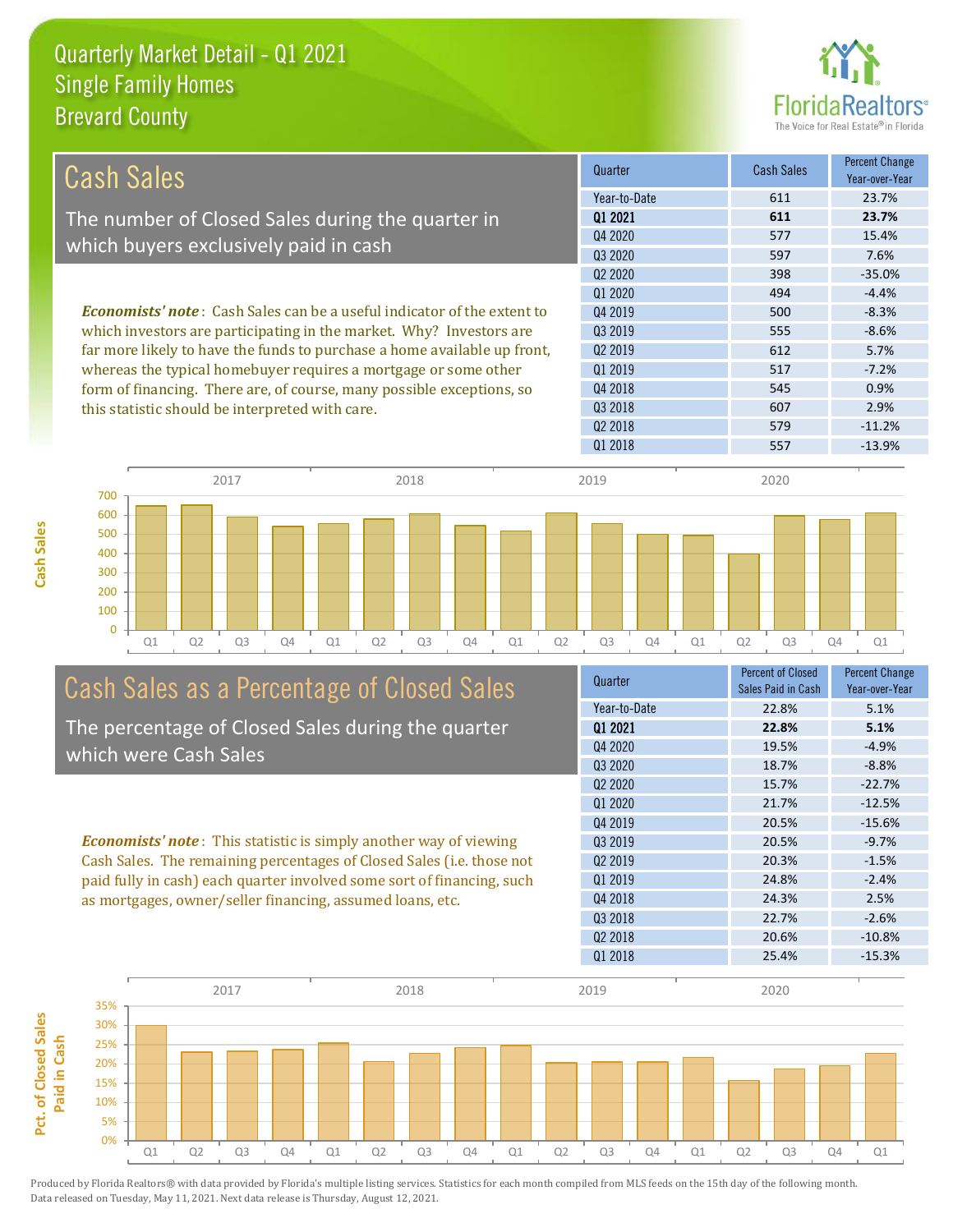

| Median Sale Price                                                         | Quarter                         | <b>Median Sale Price</b> | <b>Percent Change</b><br>Year-over-Year |
|---------------------------------------------------------------------------|---------------------------------|--------------------------|-----------------------------------------|
|                                                                           | Year-to-Date                    | \$275,000                | 9.1%                                    |
| The median sale price reported for the quarter (i.e.                      | 01 2021                         | \$275,000                | 9.1%                                    |
| 50% of sales were above and 50% of sales were below)                      | Q4 2020                         | \$273,538                | 12.1%                                   |
|                                                                           | Q3 2020                         | \$264,908                | 10.4%                                   |
|                                                                           | Q <sub>2</sub> 20 <sub>20</sub> | \$255,000                | 5.7%                                    |
| <b>Economists' note:</b> Median Sale Price is our preferred summary       | Q1 2020                         | \$252,000                | 9.7%                                    |
| statistic for price activity because, unlike Average Sale Price, Median   | Q4 2019                         | \$244,000                | 7.0%                                    |
| Sale Price is not sensitive to high sale prices for small numbers of      | Q3 2019                         | \$239,900                | 4.0%                                    |
| homes that may not be characteristic of the market area. Keep in mind     | Q <sub>2</sub> 2019             | \$241,250                | 6.6%                                    |
| that median price trends over time are not always solely caused by        | Q1 2019                         | \$229,750                | 1.5%                                    |
| changes in the general value of local real estate. Median sale price only | Q4 2018                         | \$228,000                | 5.8%                                    |
| reflects the values of the homes that sold each quarter, and the mix of   | Q3 2018                         | \$230,762                | 4.9%                                    |
| the types of homes that sell can change over time.                        | Q <sub>2</sub> 2018             | \$226,384                | 7.3%                                    |
|                                                                           | Q1 2018                         | \$226,323                | 15.3%                                   |
| 2017<br>2018<br>\$300K                                                    | 2019                            | 2020                     |                                         |
| <b>\$250K</b>                                                             |                                 |                          |                                         |

Q1 Q2 Q3 Q4 Q1 Q2 Q3 Q4 Q1 Q2 Q3 Q4 Q1 Q2 Q3 Q4 Q1



The average sale price reported for the quarter (i.e. total sales in dollars divided by the number of sales)

*Economists' note* : Usually, we prefer Median Sale Price over Average Sale Price as a summary statistic for home prices. However, Average Sale Price does have its uses—particularly when it is analyzed alongside the Median Sale Price. For one, the relative difference between the two statistics can provide some insight into the market for higher-end homes in an area.

| Quarter                         | <b>Average Sale Price</b> | <b>Percent Change</b><br>Year-over-Year |
|---------------------------------|---------------------------|-----------------------------------------|
| Year-to-Date                    | \$328,144                 | 10.6%                                   |
| 01 2021                         | \$328,144                 | 10.6%                                   |
| Q4 2020                         | \$335,864                 | 16.8%                                   |
| Q3 2020                         | \$319,300                 | 12.0%                                   |
| Q <sub>2</sub> 20 <sub>20</sub> | \$306,521                 | 6.9%                                    |
| Q1 2020                         | \$296,677                 | 9.1%                                    |
| Q4 2019                         | \$287,518                 | 5.0%                                    |
| 03 2019                         | \$285,121                 | 4.8%                                    |
| 02 2019                         | \$286,604                 | 5.1%                                    |
| Q1 2019                         | \$271,827                 | $-0.1%$                                 |
| Q4 2018                         | \$273,931                 | 6.2%                                    |
| Q3 2018                         | \$272,043                 | 3.7%                                    |
| Q2 2018                         | \$272,777                 | 8.6%                                    |
| Q1 2018                         | \$272,070                 | 12.4%                                   |



Median Sale Price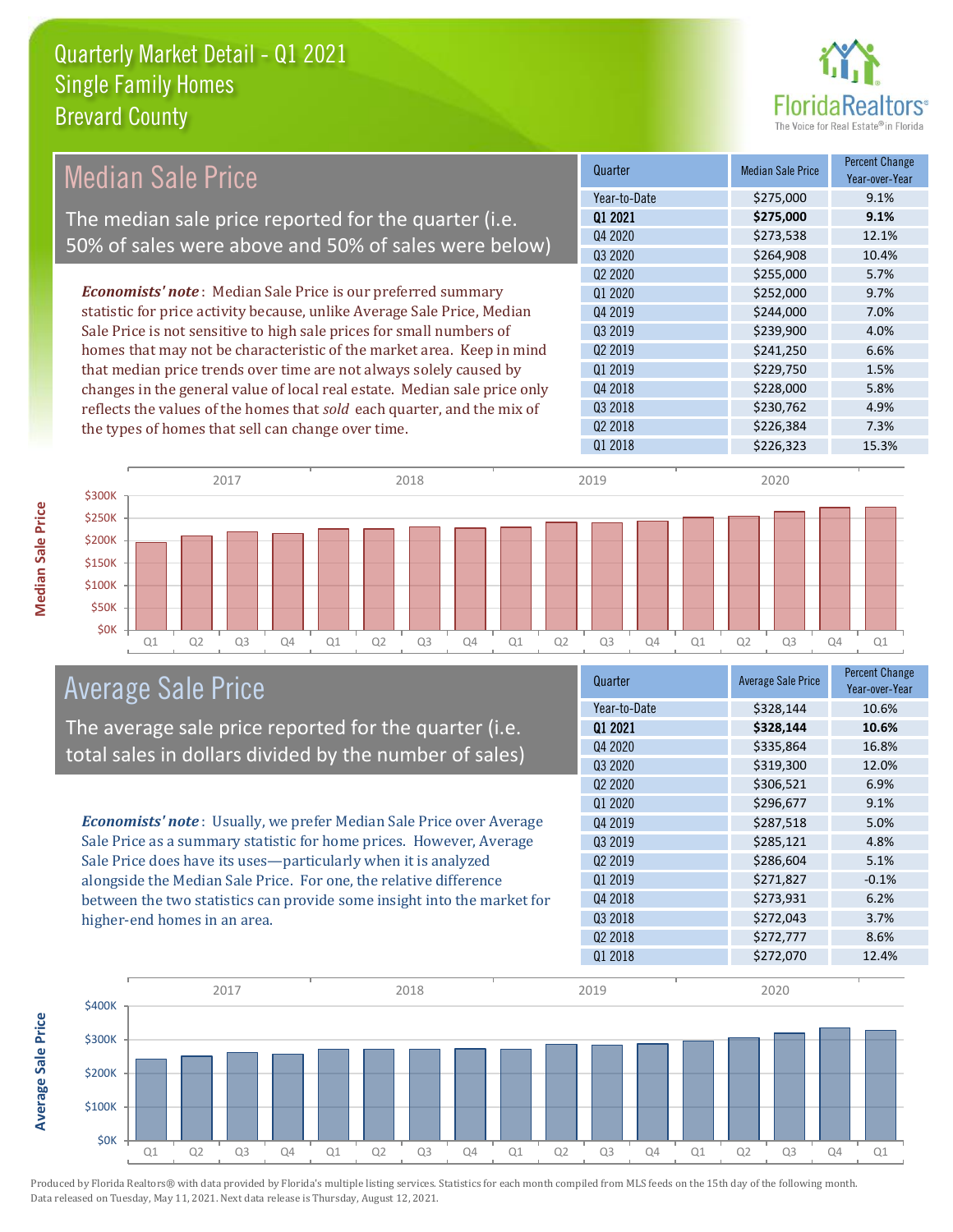

| Dollar Volume                                                                | Quarter             | <b>Dollar Volume</b> | <b>Percent Change</b><br>Year-over-Year |
|------------------------------------------------------------------------------|---------------------|----------------------|-----------------------------------------|
|                                                                              | Year-to-Date        | \$878.4 Million      | 29.9%                                   |
| The sum of the sale prices for all sales which closed                        | 01 2021             | \$878.4 Million      | 29.9%                                   |
|                                                                              | Q4 2020             | \$992.5 Million      | 41.6%                                   |
| during the quarter                                                           | Q3 2020             | \$1.0 Billion        | 32.4%                                   |
|                                                                              | Q <sub>2</sub> 2020 | \$776.4 Million      | $-10.2%$                                |
| <b>Economists' note</b> : Dollar Volume is simply the sum of all sale prices | Q1 2020             | \$676.1 Million      | 19.1%                                   |
| in a given time period, and can quickly be calculated by multiplying         | Q4 2019             | \$700.7 Million      | 14.1%                                   |
| Closed Sales by Average Sale Price. It is a strong indicator of the health   | Q3 2019             | \$770.7 Million      | 5.9%                                    |
| of the real estate industry in a market, and is of particular interest to    | Q <sub>2</sub> 2019 | \$865.0 Million      | 12.9%                                   |
| real estate professionals, investors, analysts, and government agencies.     | Q1 2019             | \$567.6 Million      | $-4.8%$                                 |
| Potential home sellers and home buyers, on the other hand, will likely       | Q4 2018             | \$613.9 Million      | 4.3%                                    |
| be better served by paying attention to trends in the two components         | Q3 2018             | \$728.0 Million      | 9.8%                                    |
| of Dollar Volume (i.e. sales and prices) individually.                       | Q <sub>2</sub> 2018 | \$766.0 Million      | 7.8%                                    |



## Median Percent of Original List Price Received

The median of the sale price (as a percentage of the original list price) across all properties selling during the quarter

*Economists' note* : The Median Percent of Original List Price Received is useful as an indicator of market recovery, since it typically rises as buyers realize that the market may be moving away from them and they need to match the selling price (or better it) in order to get a contract on the house. This is usually the last measure to indicate a market has shifted from down to up, so it is what we would call a

| Quarter                         | Med. Pct. of Orig.<br><b>List Price Received</b> | <b>Percent Change</b><br>Year-over-Year |
|---------------------------------|--------------------------------------------------|-----------------------------------------|
| Year-to-Date                    | 98.8%                                            | 1.9%                                    |
| 01 2021                         | 98.8%                                            | 1.9%                                    |
| Q4 2020                         | 98.3%                                            | 1.4%                                    |
| Q3 2020                         | 97.8%                                            | 1.0%                                    |
| Q <sub>2</sub> 20 <sub>20</sub> | 97.4%                                            | 1.2%                                    |
| 01 2020                         | 97.0%                                            | 1.6%                                    |
| Q4 2019                         | 96.9%                                            | 1.0%                                    |
| 03 2019                         | 96.8%                                            | 0.2%                                    |
| Q <sub>2</sub> 2019             | 96.2%                                            | $-0.6%$                                 |
| Q1 2019                         | 95.5%                                            | $-0.8%$                                 |
| Q4 2018                         | 95.9%                                            | $-0.6%$                                 |
| Q3 2018                         | 96.6%                                            | $-0.2%$                                 |
| Q <sub>2</sub> 2018             | 96.8%                                            | $-0.3%$                                 |
| Q1 2018                         | 96.3%                                            | 0.4%                                    |



*lagging* indicator.

**Dollar Volume**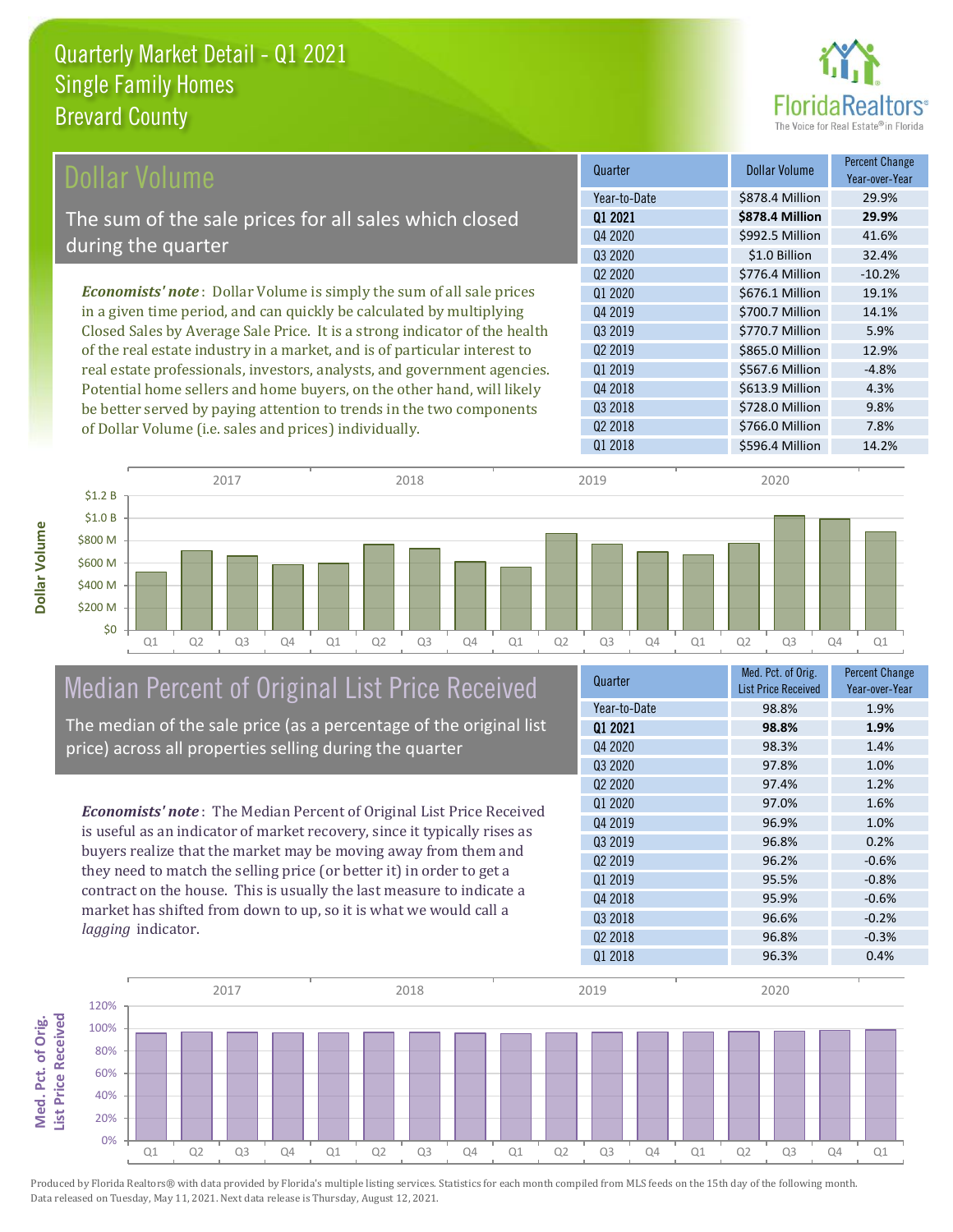

## Median Time to Contract

The median number of days between the listing date and contract date for all Closed Sales during the quarter

*Economists' note* : Like Time to Sale, Time to Contract is a measure of the length of the home selling process calculated for sales which closed during the quarter. The difference is that Time to Contract measures the number of days between the initial listing of a property and the signing of the contract which eventually led to the closing of the sale. When the gap between Median Time to Contract and Median Time to Sale grows, it is usually a sign of longer closing times and/or declining numbers of cash sales.

| Quarter             | <b>Median Time to</b><br>Contract | <b>Percent Change</b><br>Year-over-Year |
|---------------------|-----------------------------------|-----------------------------------------|
| Year-to-Date        | 14 Days                           | $-60.0%$                                |
| 01 2021             | 14 Days                           | $-60.0%$                                |
| 04 2020             | 16 Days                           | $-50.0%$                                |
| Q3 2020             | 24 Days                           | $-22.6%$                                |
| Q <sub>2</sub> 2020 | 29 Days                           | $-23.7%$                                |
| Q1 2020             | 35 Days                           | $-34.0%$                                |
| Q4 2019             | 32 Days                           | $-17.9%$                                |
| Q3 2019             | 31 Days                           | 3.3%                                    |
| Q <sub>2</sub> 2019 | 38 Days                           | 40.7%                                   |
| Q1 2019             | 53 Days                           | 51.4%                                   |
| Q4 2018             | 39 Days                           | 25.8%                                   |
| Q3 2018             | 30 Days                           | 25.0%                                   |
| Q <sub>2</sub> 2018 | 27 Days                           | 28.6%                                   |
| Q1 2018             | 35 Days                           | 6.1%                                    |

**Median Time to Median Time to Contract**



## Median Time to Sale

The median number of days between the listing date and closing date for all Closed Sales during the quarter

*Economists' note* : Time to Sale is a measure of the length of the home selling process, calculated as the number of days between the initial listing of a property and the closing of the sale. *Median* Time to Sale is the amount of time the "middle" property selling this month was on the market. That is, 50% of homes selling this month took *less* time to sell, and 50% of homes took *more* time to sell. Median Time to Sale gives a more accurate picture than Average Time to Sale, which can be skewed upward by small numbers of properties taking an abnormally long time to sell.

| Quarter                         | <b>Median Time to Sale</b> | <b>Percent Change</b><br>Year-over-Year |
|---------------------------------|----------------------------|-----------------------------------------|
| Year-to-Date                    | 61 Days                    | $-22.8%$                                |
| 01 2021                         | 61 Days                    | $-22.8%$                                |
| Q4 2020                         | 63 Days                    | $-12.5%$                                |
| Q3 2020                         | 70 Days                    | $-4.1%$                                 |
| Q <sub>2</sub> 20 <sub>20</sub> | 75 Days                    | $-3.8%$                                 |
| 01 2020                         | 79 Days                    | $-14.1%$                                |
| Q4 2019                         | 72 Days                    | $-7.7%$                                 |
| Q3 2019                         | 73 Days                    | 4.3%                                    |
| 02 2019                         | 78 Days                    | 16.4%                                   |
| Q1 2019                         | 92 Days                    | 19.5%                                   |
| Q4 2018                         | 78 Days                    | 5.4%                                    |
| Q3 2018                         | 70 Days                    | 4.5%                                    |
| Q <sub>2</sub> 2018             | 67 Days                    | 3.1%                                    |
| Q1 2018                         | 77 Days                    | 0.0%                                    |

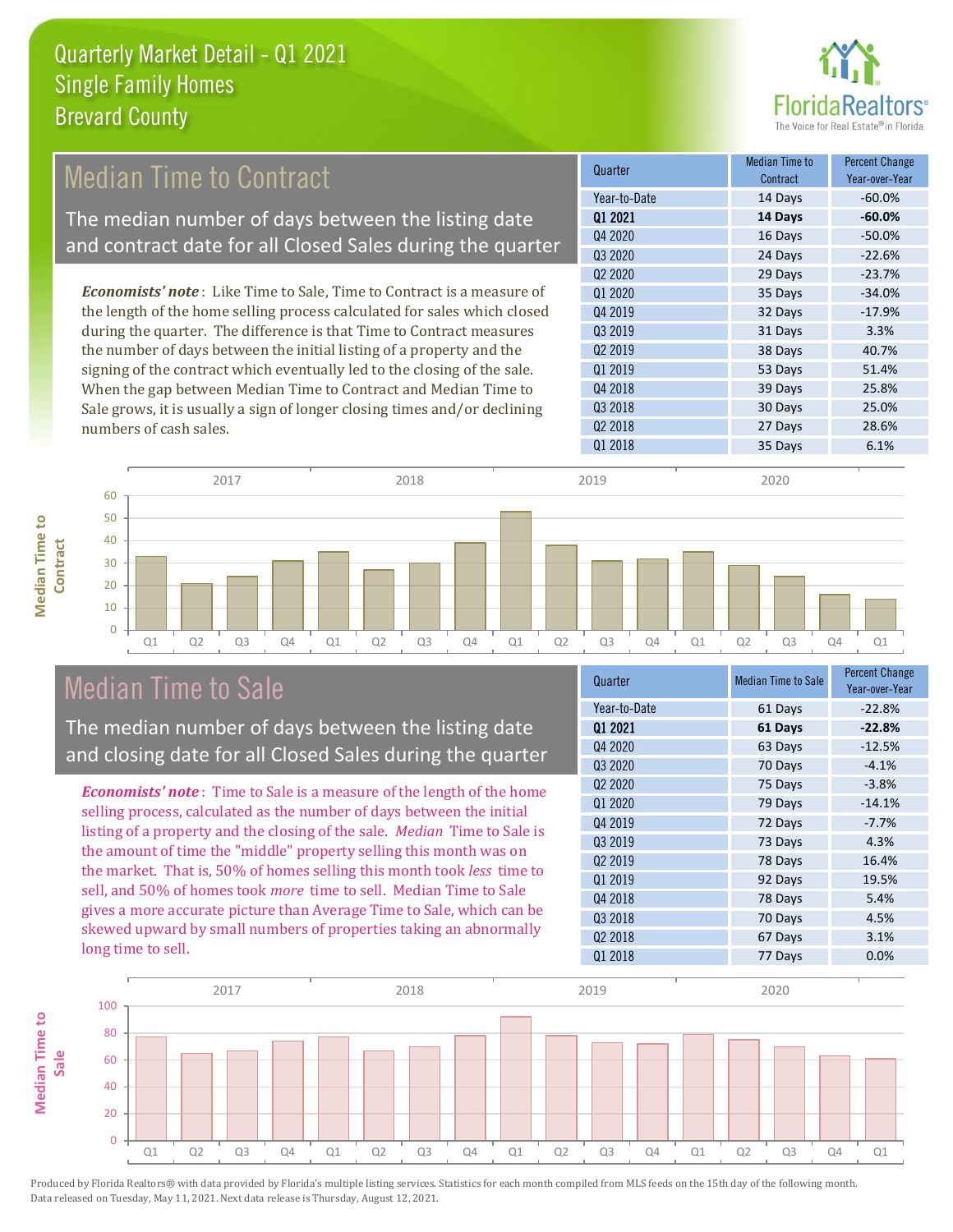

| <b>New Pending Sales</b>                                                      | Quarter             | <b>New Pending Sales</b> | <b>Percent Change</b><br>Year-over-Year |
|-------------------------------------------------------------------------------|---------------------|--------------------------|-----------------------------------------|
|                                                                               | Year-to-Date        | 3,383                    | 14.4%                                   |
| The number of listed properties that went under                               | 01 2021             | 3,383                    | 14.4%                                   |
|                                                                               | Q4 2020             | 2,837                    | 15.7%                                   |
| contract during the quarter                                                   | Q3 2020             | 3,298                    | 23.0%                                   |
|                                                                               | Q <sub>2</sub> 2020 | 3,228                    | 2.5%                                    |
| <b>Economists' note:</b> Because of the typical length of time it takes for a | 01 2020             | 2,958                    | 1.3%                                    |
| sale to close, economists consider Pending Sales to be a decent               | Q4 2019             | 2,451                    | 19.7%                                   |
| indicator of potential future Closed Sales. It is important to bear in        | Q3 2019             | 2,682                    | 2.0%                                    |
| mind, however, that not all Pending Sales will be closed successfully.        | 02 2019             | 3,148                    | 3.2%                                    |
| So, the effectiveness of Pending Sales as a future indicator of Closed        | Q1 2019             | 2,921                    | 2.2%                                    |
| Sales is susceptible to changes in market conditions such as the              | Q4 2018             | 2,048                    | $-11.1%$                                |
| availability of financing for homebuyers and the inventory of                 | Q3 2018             | 2,630                    | 3.7%                                    |
| distressed properties for sale.                                               | Q <sub>2</sub> 2018 | 3,051                    | 0.9%                                    |
|                                                                               | 01 2018             | 2,859                    | 0.9%                                    |

**New Listings**



# New Listings

The number of properties put onto the market during the quarter

*Economists' note* : New Listings tend to rise in delayed response to increasing prices, so they are often seen as a lagging indicator of market health. As prices rise, potential sellers raise their estimations of value—and in the most recent cycle, rising prices have freed up many potential sellers who were previously underwater on their mortgages. Note that in our calculations, we take care to not include properties that were recently taken off the market and quickly relisted, since these are not really *new* listings.

| Quarter                         | <b>New Listings</b> | <b>Percent Change</b><br>Year-over-Year |
|---------------------------------|---------------------|-----------------------------------------|
| Year-to-Date                    | 3,099               | $-8.7%$                                 |
| 01 2021                         | 3,099               | $-8.7%$                                 |
| Q4 2020                         | 2,849               | 1.7%                                    |
| Q3 2020                         | 3,081               | 3.3%                                    |
| Q <sub>2</sub> 20 <sub>20</sub> | 3,037               | $-6.1%$                                 |
| Q1 2020                         | 3,396               | 4.0%                                    |
| Q4 2019                         | 2,801               | 3.8%                                    |
| 03 2019                         | 2,983               | $-7.7%$                                 |
| 02 2019                         | 3,233               | $-11.0%$                                |
| Q1 2019                         | 3,265               | $-1.9%$                                 |
| Q4 2018                         | 2,698               | 5.3%                                    |
| Q3 2018                         | 3,232               | 11.7%                                   |
| Q <sub>2</sub> 2018             | 3,631               | 5.3%                                    |
| 01 2018                         | 3.329               | 4.1%                                    |

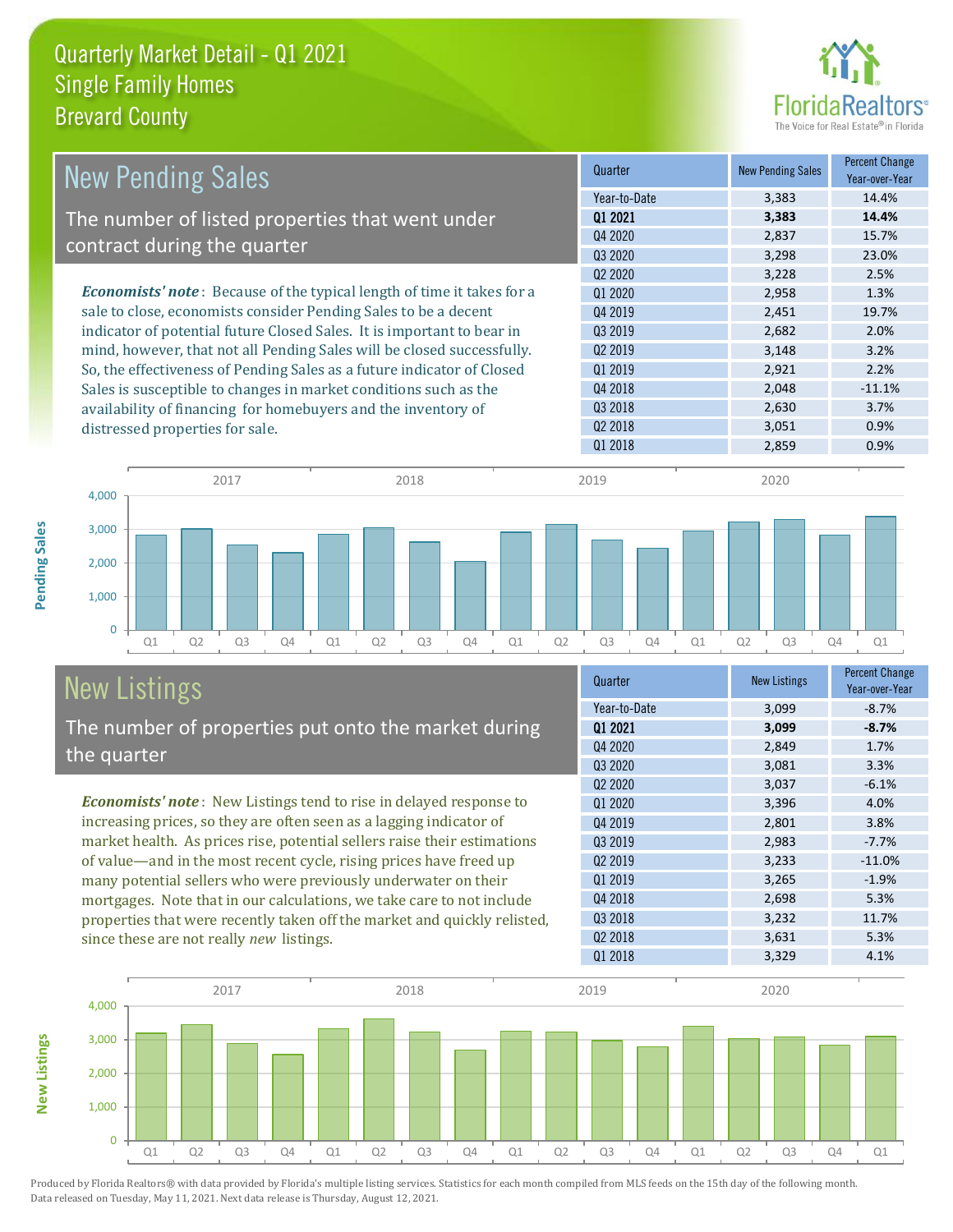

| <b>Inventory (Active Listings)</b>                                           | Quarter             | Inventory | <b>Percent Change</b><br>Year-over-Year |
|------------------------------------------------------------------------------|---------------------|-----------|-----------------------------------------|
|                                                                              | YTD (Monthly Avg)   | 968       | -57.9%                                  |
| The number of property listings active at the end of                         | 01 2021             | 813       | $-65.9%$                                |
|                                                                              | Q4 2020             | 1,258     | $-43.7%$                                |
| the quarter                                                                  | Q3 2020             | 1,393     | $-39.8%$                                |
|                                                                              | 02 2020             | 1.767     | $-27.4%$                                |
| <b>Economists' note</b> : There are a number of ways to define and calculate | 01 2020             | 2,387     | $-13.8%$                                |
| Inventory. Our method is to simply count the number of active listings       | Q4 2019             | 2.235     | $-20.4%$                                |
| on the last day of the quarter, and hold this number to compare with         | 03 2019             | 2.313     | $-12.1%$                                |
| the same quarter the following year. Inventory rises when New                | Q <sub>2</sub> 2019 | 2,433     | $-3.3%$                                 |
| Listings are outpacing the number of listings that go off-market             | 01 2019             | 2,769     | 18.8%                                   |
| (regardless of whether they actually sell). Likewise, it falls when New      | 04 2018             | 2.808     | 29.6%                                   |



## Months Supply of Inventory

An estimate of the number of months it will take to deplete the current Inventory given recent sales rates

Listings aren't keeping up with the rate at which homes are going off-

*Economists' note* : MSI is a useful indicator of market conditions. The benchmark for a balanced market (favoring neither buyer nor seller) is 5.5 months of inventory. Anything higher is traditionally a buyers' market, and anything lower is a sellers' market. There is no single accepted way of calculating MSI. A common method is to divide current Inventory by the most recent month's Closed Sales count, but this count is a usually poor predictor of future Closed Sales due to seasonal cycles. To eliminate seasonal effects, we use the 12-month average of monthly Closed Sales instead.

| Quarter                         | <b>Months Supply</b> | <b>Percent Change</b><br>Year-over-Year |
|---------------------------------|----------------------|-----------------------------------------|
| <b>YTD (Monthly Avg)</b>        | 1.0                  | $-61.5%$                                |
| 01 2021                         | 0.9                  | $-66.7%$                                |
| Q4 2020                         | 1.4                  | $-46.2%$                                |
| Q3 2020                         | 1.6                  | $-42.9%$                                |
| Q <sub>2</sub> 20 <sub>20</sub> | 2.1                  | $-27.6%$                                |
| Q1 2020                         | 2.7                  | $-20.6%$                                |
| Q4 2019                         | 2.6                  | $-23.5%$                                |
| Q3 2019                         | 2.8                  | $-12.5%$                                |
| 02 2019                         | 2.9                  | $-6.5%$                                 |
| Q1 2019                         | 3.4                  | 21.4%                                   |
| Q4 2018                         | 3.4                  | 25.9%                                   |
| Q3 2018                         | 3.2                  | 14.3%                                   |
| Q <sub>2</sub> 2018             | 3.1                  | 14.8%                                   |
| Q1 2018                         | 2.8                  | 12.0%                                   |

Q3 2018 2,630 16.1% Q2 2018 2,517 12.3%



Produced by Florida Realtors® with data provided by Florida's multiple listing services. Statistics for each month compiled from MLS feeds on the 15th day of the following month. Data released on Tuesday, May 11, 2021. Next data release is Thursday, August 12, 2021.

market.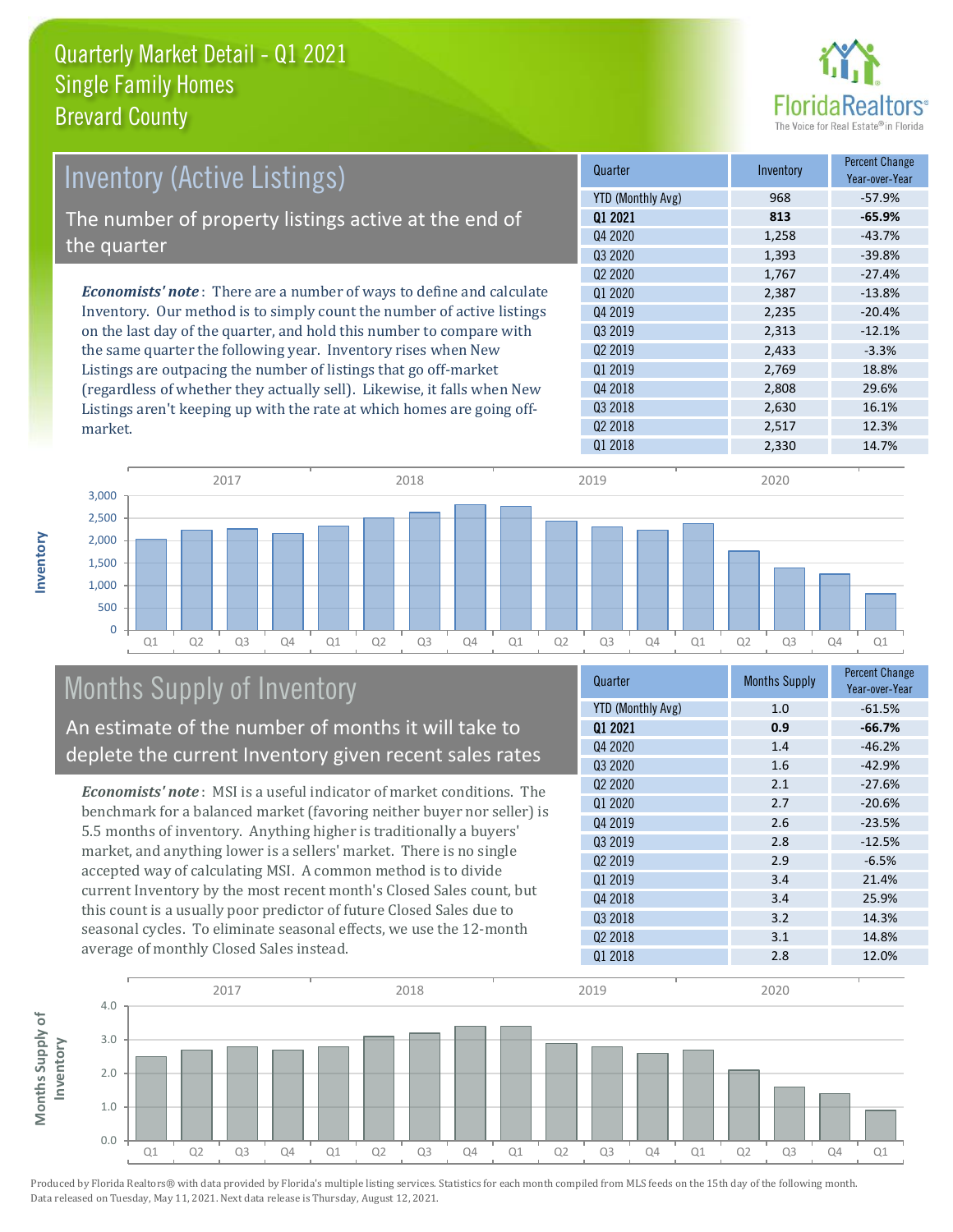

#### $$100,000 - $149,999$  86 -52.5% Sale Price Closed Sales Percent Change Year-over-Year Less than \$50,000 2 -50.0%  $$50.000 - $99.999$  22 -52.2% \$150,000 - \$199,999 324 -26.7% \$200,000 - \$249,999 605 38.1% \$400,000 - \$599,999 383 51.4% \$600,000 - \$999,999 143 57.1% *Economists' note:* Closed Sales are one of the simplest—yet most important—indicators for the residential real estate market. When comparing Closed Sales across markets of different sizes, we recommend comparing the percent changes in sales rather than the number of sales. Closed Sales (and many other market metrics) are affected by seasonal cycles, so actual trends are more accurately represented by year-over-year changes (i.e. comparing a quarter's sales to the amount of sales in the same quarter in the previous year), rather than changes from one quarter to the next. \$1,000,000 or more 38 38 40.7% \$250,000 - \$299,999 506 35.3% \$300,000 - \$399,999 568 34.3% **Q**1 2020 **Q** 01 2021 Closed Sales by Sale Price The number of sales transactions which closed during the quarter



## Median Time to Contract by Sale Price The median number of days between the listing date and contract date for all Closed Sales during the quarter

*Economists' note* : Like Time to Sale, Time to Contract is a measure of the length of the home selling process calculated for sales which closed during the quarter. The difference is that Time to Contract measures the number of days between the initial listing of a property and the signing of the contract which eventually led to the closing of the sale. When the gap between Median Time to Contract and Median Time to Sale grows, it is usually a sign of longer closing times and/or declining numbers of cash sales.

| <b>Sale Price</b>     | Median Time to<br>Contract | <b>Percent Change</b><br>Year-over-Year |
|-----------------------|----------------------------|-----------------------------------------|
| Less than \$50,000    | 40 Days                    | 73.9%                                   |
| $$50,000 - $99,999$   | 28 Days                    | 16.7%                                   |
| $$100,000 - $149,999$ | 15 Days                    | $-44.4%$                                |
| $$150,000 - $199,999$ | 13 Days                    | $-50.0%$                                |
| \$200,000 - \$249,999 | 10 Days                    | $-71.4%$                                |
| \$250,000 - \$299,999 | 14 Days                    | $-62.2%$                                |
| \$300,000 - \$399,999 | 12 Days                    | $-68.4%$                                |
| \$400,000 - \$599,999 | 16 Days                    | $-68.0%$                                |
| \$600,000 - \$999,999 | 20 Days                    | $-37.5%$                                |
| \$1,000,000 or more   | 54 Days                    | $-75.5%$                                |



Produced by Florida Realtors® with data provided by Florida's multiple listing services. Statistics for each month compiled from MLS feeds on the 15th day of the following month. Data released on Tuesday, May 11, 2021. Next data release is Thursday, August 12, 2021.

**Median Time to Contract**

**Median Time to Contract**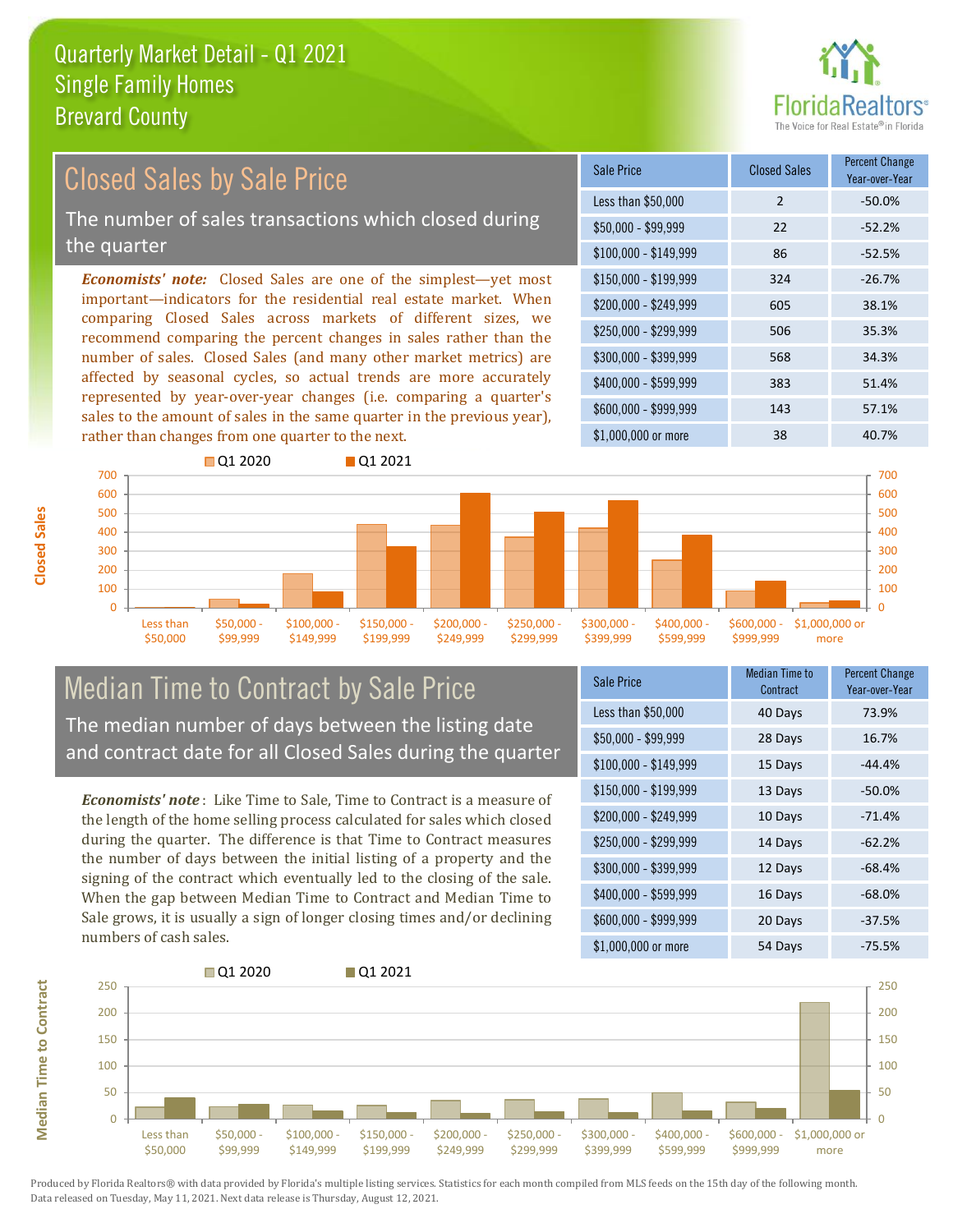

# New Listings by Initial Listing Price

The number of properties put onto the market during the quarter

*Economists' note:* New Listings tend to rise in delayed response to increasing prices, so they are often seen as a lagging indicator of market health. As prices rise, potential sellers raise their estimations of value—and in the most recent cycle, rising prices have freed up many potential sellers who were previously underwater on their mortgages. Note that in our calculations, we take care to not include properties that were recently taken off the market and quickly relisted, since these are not really *new* listings.





## Inventory by Current Listing Price The number of property listings active at the end of the quarter

*Economists' note* : There are a number of ways to define and calculate Inventory. Our method is to simply count the number of active listings on the last day of the quarter, and hold this number to compare with the same quarter the following year. Inventory rises when New Listings are outpacing the number of listings that go off-market (regardless of whether they actually sell). Likewise, it falls when New Listings aren't keeping up with the rate at which homes are going offmarket.

| <b>Current Listing Price</b> | Inventory    | <b>Percent Change</b><br>Year-over-Year |
|------------------------------|--------------|-----------------------------------------|
| Less than \$50,000           | $\mathbf{1}$ | $-50.0%$                                |
| $$50,000 - $99,999$          | 10           | $-65.5%$                                |
| $$100,000 - $149,999$        | 27           | $-76.1%$                                |
| \$150,000 - \$199,999        | 72           | $-75.7%$                                |
| \$200,000 - \$249,999        | 97           | $-76.8%$                                |
| \$250,000 - \$299,999        | 141          | $-62.8%$                                |
| \$300,000 - \$399,999        | 142          | $-63.1%$                                |
| \$400,000 - \$599,999        | 143          | $-65.7%$                                |
| \$600,000 - \$999,999        | 102          | $-57.1%$                                |
| \$1,000,000 or more          | 78           | $-29.1%$                                |



Produced by Florida Realtors® with data provided by Florida's multiple listing services. Statistics for each month compiled from MLS feeds on the 15th day of the following month. Data released on Tuesday, May 11, 2021. Next data release is Thursday, August 12, 2021.

**Inventory**